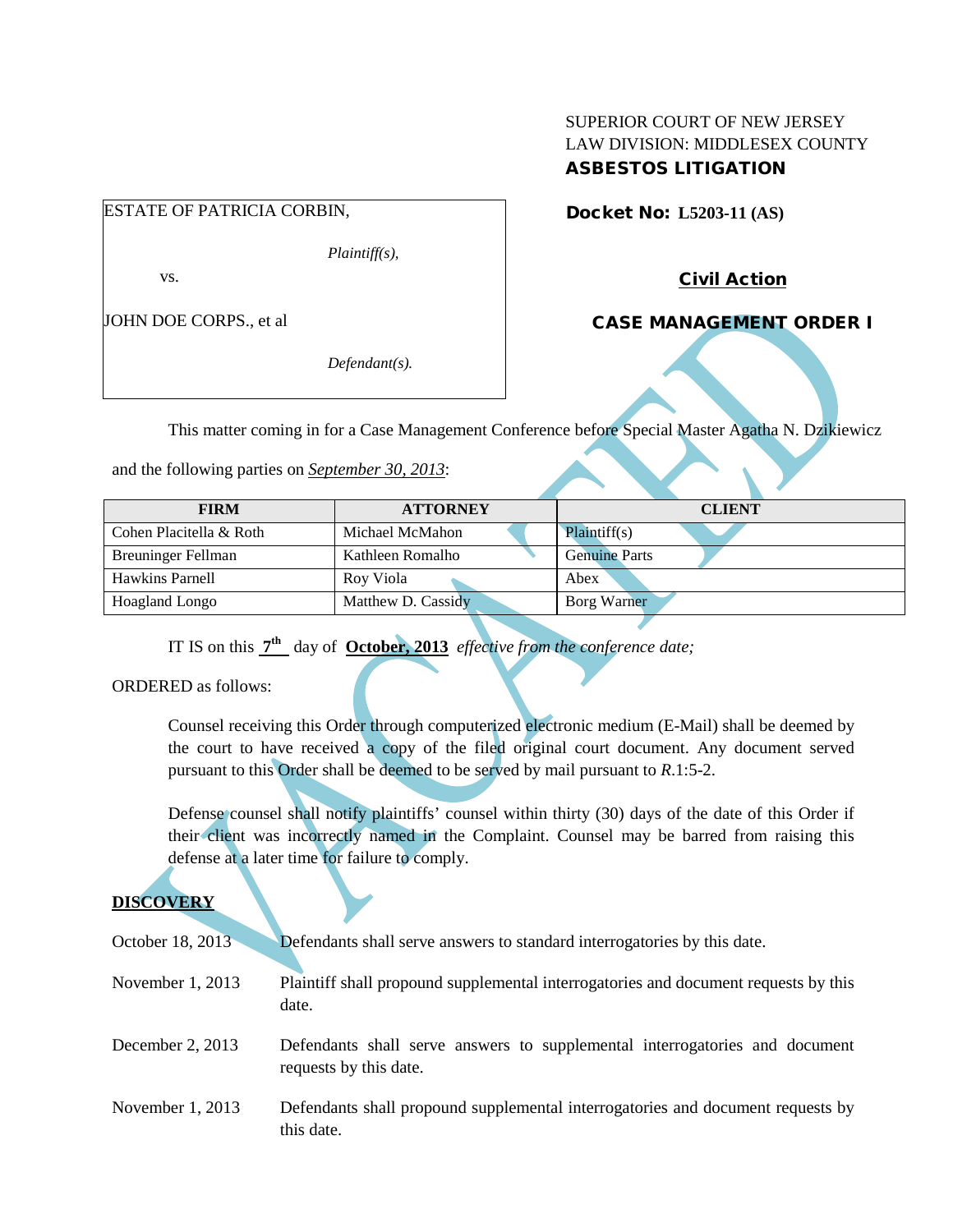| December 2, $2013$ | Plaintiff shall serve answers to supplemental interrogatories and document requests<br>by this date.                                                                                                        |
|--------------------|-------------------------------------------------------------------------------------------------------------------------------------------------------------------------------------------------------------|
| January 31, 2014   | Fact discovery, including depositions, shall be completed by this date. Plaintiff's<br>counsel shall contact the Special Master within one week of this deadline if all fact<br>discovery is not completed. |

February 28, 2014 Depositions of corporate representatives shall be completed by this date.

## **EARLY SETTLEMENT**

- March 14, 2014 Settlement demands shall be served on all counsel and the Special Master by this date.
- May 22, 2014 @ 10:00am Early **telephone** settlement conference. **Counsel shall contact the Special Master's Office the day before with the telephone number of the attorney handling the conference.**

## **SUMMARY JUDGMENT MOTION PRACTICE**

- March 28, 2014 Summary judgment motions limited to product identification issues shall be filed no later than this date.
- April 25, 2014 Last return date for product identification summary judgment motions.

## **MEDICAL DEFENSE**

- November 1, 2013 Any defendant wishing to present a medical defense shall advise all counsel of its intention by entering a Notice of Appearance of Defense Medical Counsel by this date. Any defendant who does not file such an appearance by this date may be foreclosed from asserting a medical defense.
- March 28, 2014 Plaintiff shall serve additional medical expert reports by this date.

March 28, 2014 Plaintiff is to arrange for the transfer of pathology specimens and x-rays, if any, by this date.

June 23, 2014 Defendants shall identify its medical experts and serve medical expert reports, if any, by this date.

#### **LIABILITY EXPERT REPORTS**

- May 23, 2014 Plaintiff shall identify its liability experts and serve liability expert reports or a certified expert statement by this date or waive any opportunity to rely on liability expert testimony.
- June 23, 2014 Defendants shall identify its liability experts and serve liability expert reports, if any, by this date or waive any opportunity to rely on liability expert testimony.

\_\_\_\_\_\_\_\_\_\_\_\_\_\_\_\_\_\_\_\_\_\_\_\_\_\_\_\_\_\_\_\_\_\_\_\_\_\_\_\_\_\_\_\_\_\_\_\_\_\_\_\_\_\_\_\_\_\_\_\_\_\_\_\_\_\_\_\_\_\_\_\_\_\_\_\_\_\_\_\_\_\_\_\_\_\_\_\_\_\_\_\_\_\_\_\_\_\_\_\_\_\_\_\_\_\_\_\_\_\_